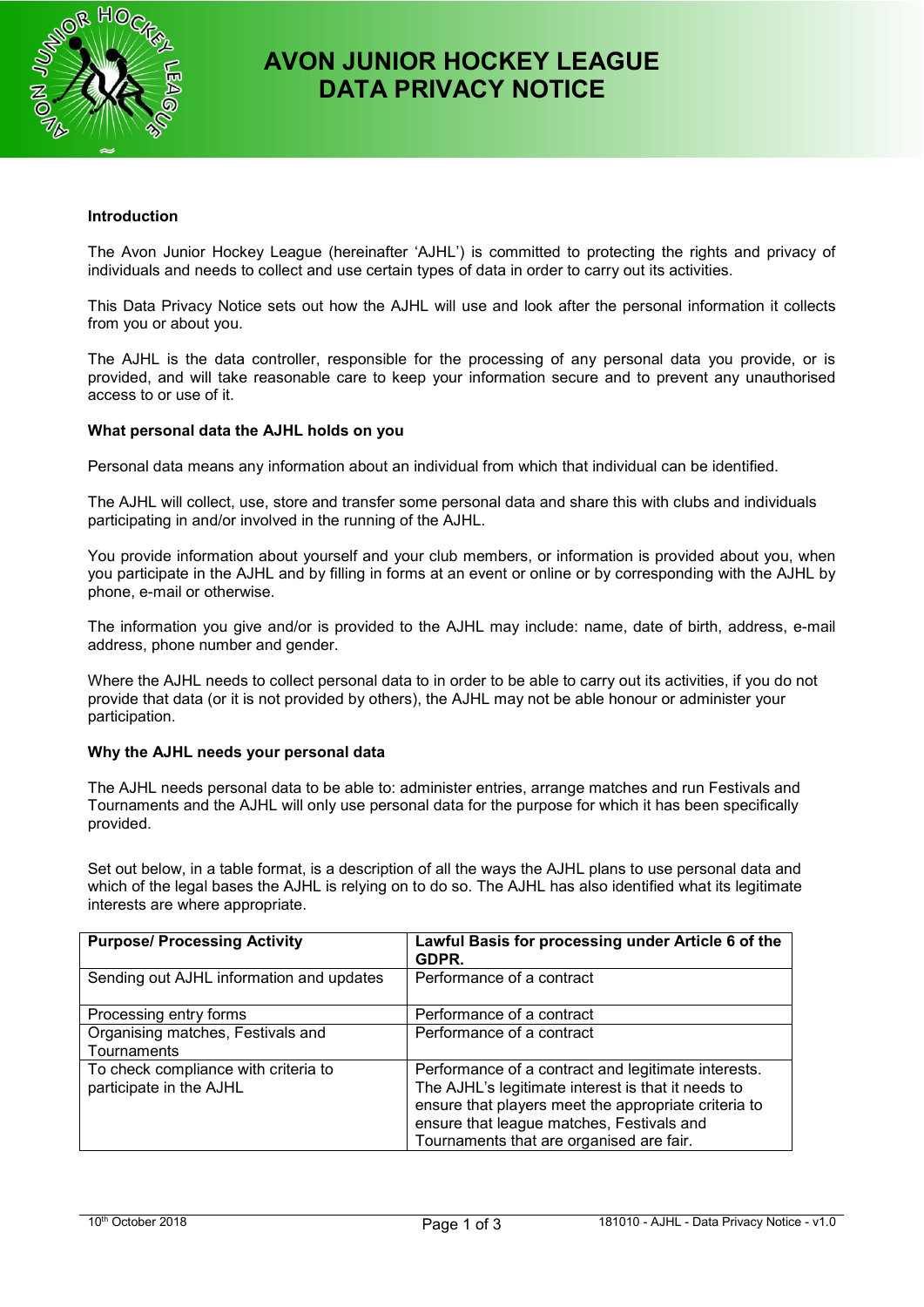| <b>Purpose/ Processing Activity</b>                                                                                                                                                                                                                                                                                                                                                                | Lawful Basis for processing under Article 6 of the<br>GDPR.                                                                                                                                                                                                                                                     |
|----------------------------------------------------------------------------------------------------------------------------------------------------------------------------------------------------------------------------------------------------------------------------------------------------------------------------------------------------------------------------------------------------|-----------------------------------------------------------------------------------------------------------------------------------------------------------------------------------------------------------------------------------------------------------------------------------------------------------------|
| Sharing personal data with other individuals<br>involved in the day to day operations of the<br>AJHL and to provide information about AJHL<br>activities and other hockey related matters.<br>N.B. player information will not be shared<br>wider than with the club from which it was<br>obtained.                                                                                                | Consent. The AJHL has a legitimate interest to share<br>and maintain participant data and correspondence for<br>AJHL community purposes.                                                                                                                                                                        |
| Publishing (i) the first and last names of<br>scorers and/or any award winner information<br>alongside the results of AJHL matches,<br>Festivals and Tournaments and (ii) images of<br>AJHL activity. N.B. images will not include<br>any reference to individual players' names.<br>If the necessary consent is not held then this<br>aspect of AJHL activity may not be able to be<br>conducted. | Consent. The AJHL will only publish personal data in<br>a public domain if it has the consent from<br>participating clubs to do so. The presumption being<br>that participating clubs have the necessary consents<br>applicable to its junior members to provide and allow<br>this information to be published. |
| To ensure the AJHL understands possible<br>health risks and be able to consider medical<br>history in respect of player participation.                                                                                                                                                                                                                                                             | Consent. The AJHL will only process details of<br>anyone's medical history with their consent.                                                                                                                                                                                                                  |

# **Who the AJHL shares your personal data with**

The AJHL may share personal information with the following parties when required:

- To governing bodies or regional bodies for hockey: to allow them to properly administer the sport at: local, regional and national level.
- The Government or regulators: where we are required to do so by law or to assist with their investigations or initiatives.
- Police, law enforcement and security services: to assist with the investigation and prevention of crime and the protection of national security.

The AJHL's data processing may require personal data to be transferred outside of the UK. Where the AJHL does transfer personal data overseas it is with the sufficient appropriate safeguards in place to ensure the security of that personal data.

Personal data will not be shared with, or passed to, any other third party organisations.

## **Protection of your personal data**

The AJHL has put in place appropriate security measures to prevent personal data from being accidentally lost, used or accessed in an unauthorised way, altered or disclosed.

## **How long the AJHL holds your personal data**

The AJHL will keep personal data on its participants while they continue to take part in or are otherwise actively involved with the AJHL.

The AJHL will delete player information within one month of the end of the preceding season or after being formally notified that they have left a club or otherwise ended their affiliation with the AJHL, or sooner if specifically requested and it is able to do so. The AJHL may need to retain some personal data for longer for legal or regulatory purposes.

If anyone would like their personal data to be deleted please email ajhl@hotmail.co.uk.